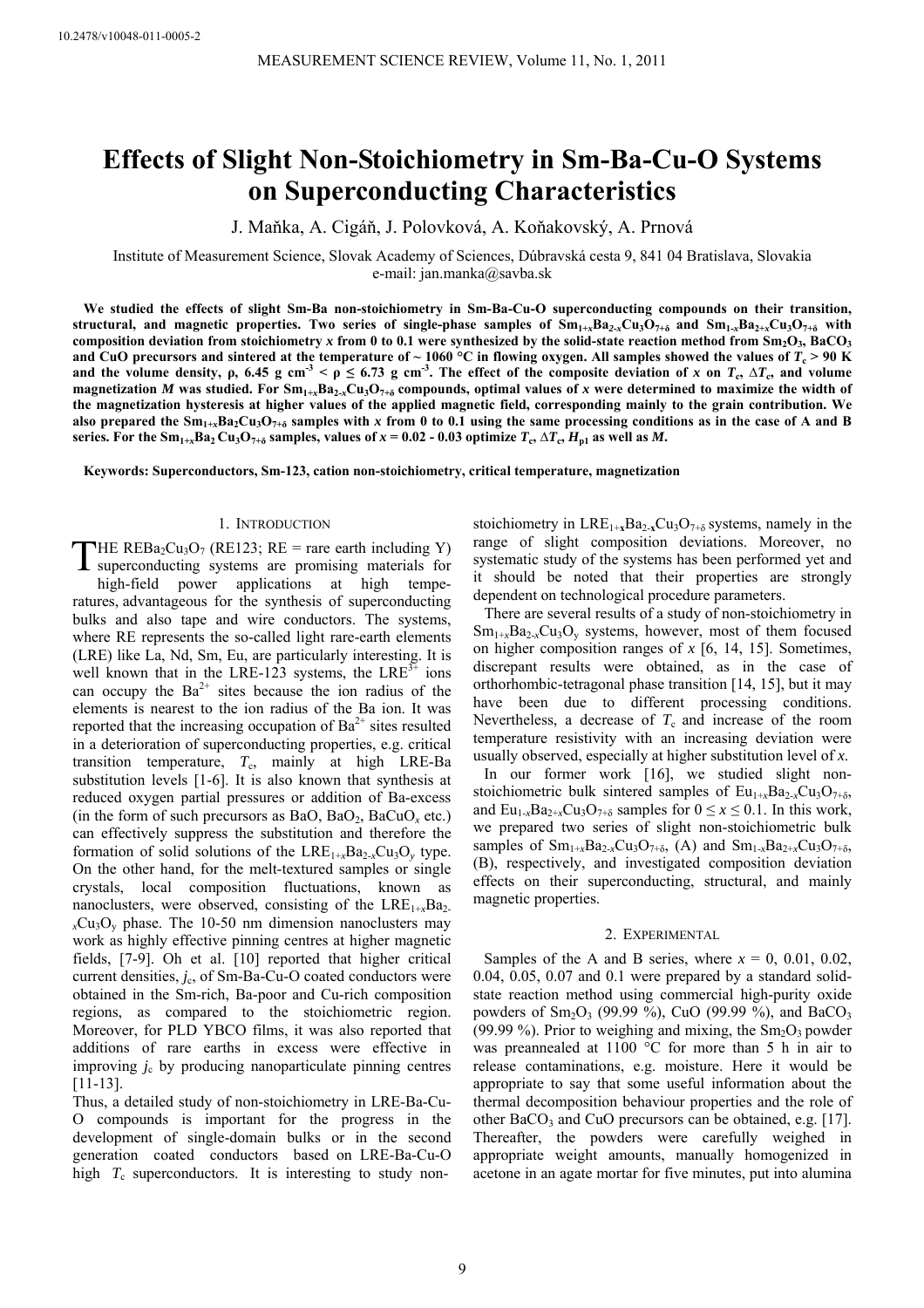crucibles and calcined at 930 °C for 40 hours in air. The obtained precursors were again homogenized, pressed into pellets (with the diameter of 12 mm) and sintered in a horizontal tube furnace in flowing oxygen (10 ml/min) at about 1060°C for 72 h, then cooled to 520°C and held at this temperature for 24 h, and thereafter cooled in the furnace to room temperature. Several A and B series were repeatedly prepared in the same thermal cycle. In this paper, some characteristic results are reported. The critical temperature,  $T_c(R = 0)$ , of the samples was determined by a standard resistance four-point method and the transition width,  $\Delta T_c$ , was characterized by the 10-90 % criterion. The distance of the voltage contact points of all samples was approximately the same. The temperature measurement uncertainty was less than 0.2 K. The phase composition was studied by Xray diffraction measurements (CuKα radiation). AC and virgin volume magnetization characteristics were measured by a compensation method using the second-order SQUID gradiometer [18]. All magnetization characteristics of the samples were measured at ~77 K after zero-field cooling. The applied magnetic field,  $H_a$ , was parallel to the sample axis. The first penetration magnetic field, *H*pl, characterizing the intergrain weak link network, was determined as a value of the applied field corresponding to deflection of the linear behavior of the virgin magnetization curves in the region of the full Meissner shielding of the entire sample corrected to the demagnetizing factor determined from the sample geometry.

## 3. RESULTS AND DISCUSSION

From the X-ray diffraction data, we can conclude that all samples in A and B groups are single-phase. It was impossible to identify any impurity phase within the limit of the resolution. The XRD patterns of some samples of  $Sm_{1+x}Ba_{2-x}Cu_3O_y$  series are shown in Fig.1.



Fig.1. XRD patterns of Sm1+*x*Ba2-*x*Cu3O7+δ samples with different *x* values.

The non-stoichiometry of A and B samples has no significant effect on resistance, *R*, vs. temperature, *T*, dependences in the studied range, *x*. All samples show the linear temperature dependence of the normal state *R* in a broad temperature range. However, for a higher *x*, a weak trend of an increase of the normal state *R* and deviations from the linear dependence could have been observed. The *R* vs. *T* dependences of  $Sm_{1-x}Ba_{2+x}Cu_3O_{7+\delta}$  samples are shown in Fig. 2.



Fig.2. *R* vs. *T* dependences of the  $Sm_1, Ba_2, \dots, Ca_3O_7$  samples.

Changes of  $T_c$  and  $\Delta T_c$  vs. *x* are shown in Fig. 3 and Fig. 4, respectively. While  $T_c$  of the Sm<sub>1-x</sub> Ba<sub>2+x</sub> Cu<sub>3</sub>O<sub>7+ $\delta$ </sub> samples changes only slightly,  $T_c$  of the A samples decreases notably, when x increases. However, it is still higher than 90 K. The results are consistent with the observed increase in the oxygen content, if  $LRE^{3+}$  ions substitute  $Ba^{2+}$  ions and with increasing the oxygen disordering [19]. Sano et al. studied the effect of the substitution of Sm for Ba in  $Sm_{1+x}Ba_{2-x}Cu_3O_{7+\delta}$  sintered samples ( $0 \le x \le 2$ ) [4]. They reported the maximum value of the critical temperature of 94 K for  $x = 0.02$  and a much lower value than observed by us, specifically, about 80 K for  $x = 0.1$ . This difference may be ascribed to different processing conditions.



Fig.3.  $T_c$  vs.  $x$  of the A and B samples.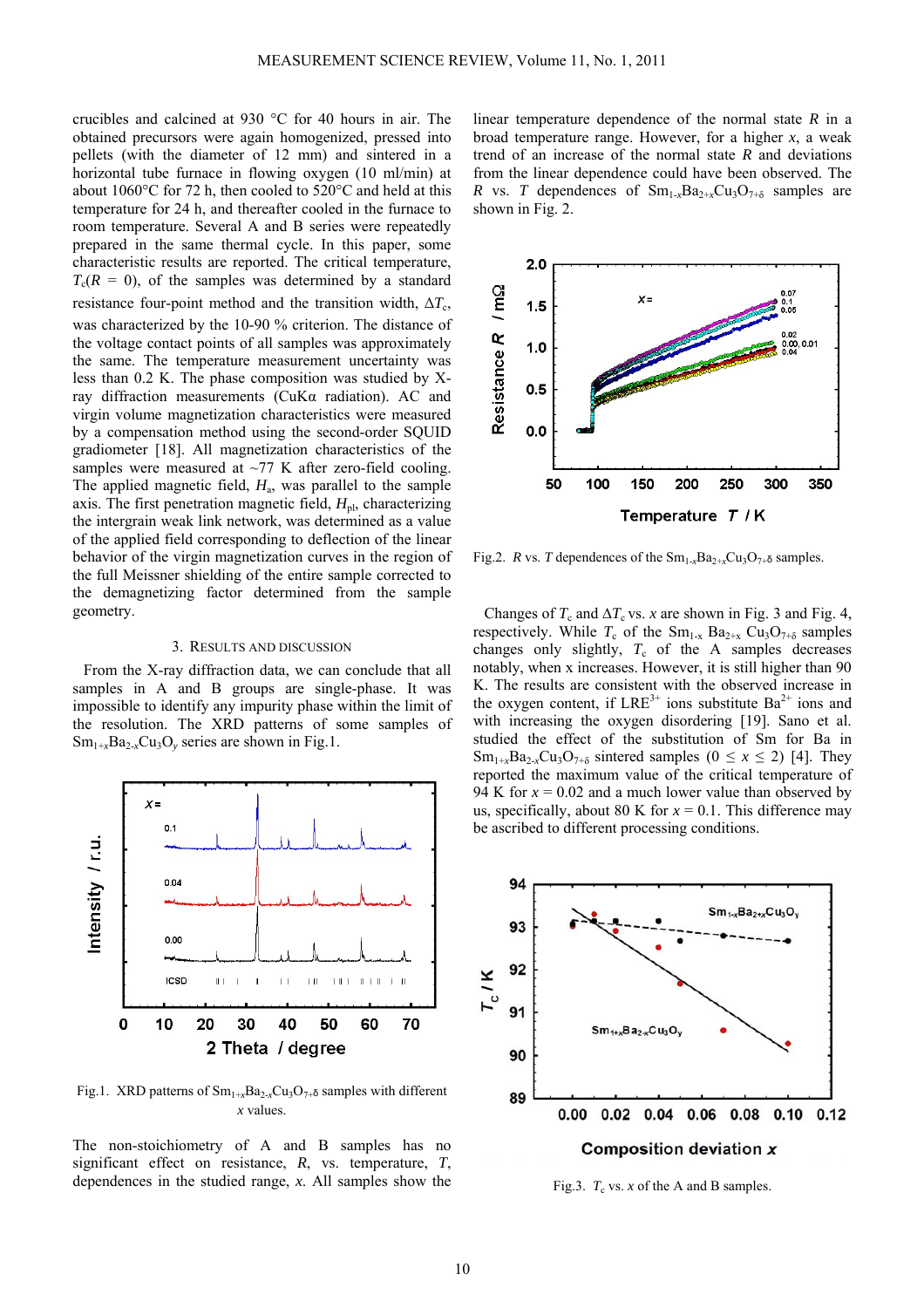We can see that  $\Delta T_c$  of the Ba-rich B samples changes only slightly, while the A samples show the tendency of increasing  $\Delta T_c$  with increasing *x*. We think that local structure disordering effects start to dominate at higher composition deviations of *x* of A samples as a result of the Sm substitution for Ba. It is in accordance with the model



Fig.4.  $\Delta T_c$  vs. *x* of the A and B samples.

proposed by Kramer et al. [20, 21], according to which the increase of the Sm content of *x* results in an increase of the total oxygen content and a decrease in the hole concentration in  $Cu-O<sub>2</sub>$  planes by donate electrons of the substitution. Sm<sup>3+</sup> entering Ba<sup>2+</sup> sites leads to a non-fourfold planar coordinated Cu on the chain sites either by the introduction of extra oxygen or oxygen reordering, relocation of oxygen from chain  $O(1)$  to the  $O(5)$  vacancy site. In the last case, the length of Cu-O(1) chains decreases. The dependence of the critical temperature on the length of the Cu-O(1) chains and processing temperature is well known [22-24]. These effects together determine the superconducting properties of A samples, e.g.  $T_c$ ,  $\Delta T_c$ , and their degradation for higher *x*.

Hysteresis curves of  $M$  vs.  $H_a$  for A and B samples are shown in Fig.5 and 6, respectively.



Fig.5. *M* vs.  $H_a$  dependences of  $Sm_{1+r}Ba_{2-r}Cu_3O_{7+\delta}$  samples with different *x* values at 77 K.

All samples show the Z-shaped magnetization curves typical for polycrystalline samples. We can see that magnetization, *M*, of A samples decreases with *x* more rapidly than that of the B samples. Comparison of the maximum value of magnetization,  $M_{\text{max}}$ , corresponding to the so-called low field (central) peak of A and B series samples for different *x* is in Fig.7.



Fig.6. *M* vs.  $H_a$  dependences of  $Sm_{1-x}Ba_{2+x}Cu_3O_{7+\delta}$  samples with different *x* values at 77 K.



Fig.7.  $M_{\text{max}}$  vs. *x* dependences of A and B series.

We also found that light Sm excess doping has a positive effect on the superconducting characteristics reflecting intergrain junction properties. We prepared also the C series of the  $\text{Sm}_{1+x}\text{Ba}_2\text{Cu}_3\text{O}_{7+\delta}$  samples using the same processing conditions as in the case of A and B series. The dependences of their  $T_c$  and  $H_{p1}$  on *x* are in Fig.8 and 9, respectively. The Sm excess values of  $x = 0.02-0.03$  well optimize  $T_c$ ,  $\Delta T_c$ ,  $H_{\text{nl}}$ as well as *M* of the C samples.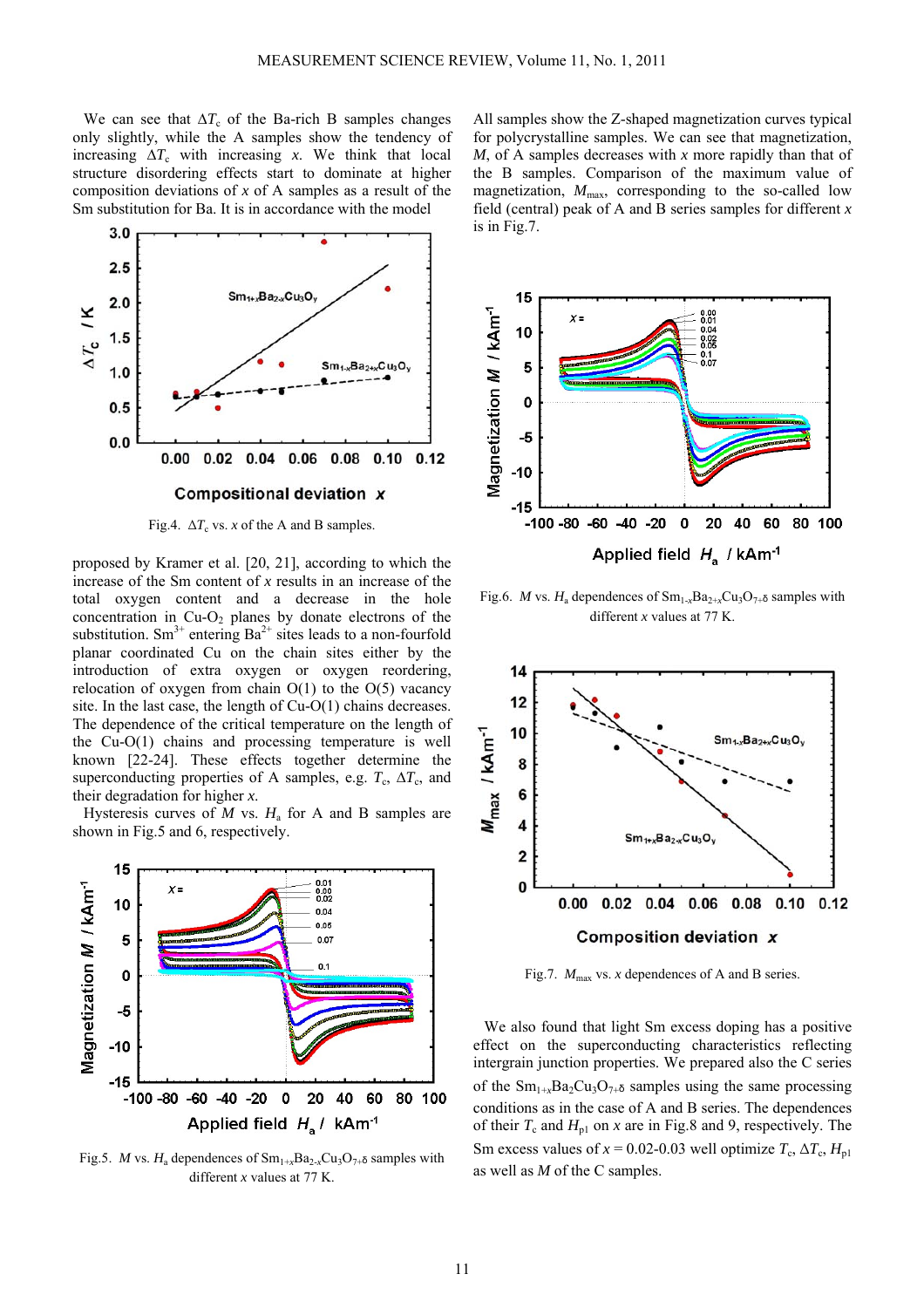

Fig.8.  $T_c$  vs. *x* of the Sm<sub>1+x</sub>Ba<sub>2</sub>Cu<sub>3</sub>O<sub>7+</sub> $\delta$  samples including parallel samples (●).



Fig.9.  $H_{p1}$  vs. *x* of the Sm<sub>1+x</sub>Ba<sub>2</sub>Cu<sub>3</sub>O<sub>7+δ</sub> samples including parallel samples ( $\bullet$ ).

*M* vs. *H*a magnetization hysteresis loops of the stoichiometry sample and non-stoichiometry A and B samples with  $x = 0.04$  are compared in Fig.10.



Fig.10. *M* vs.  $H_a$  dependences of the stoichiometric ( $x = 0$ ) and non-stoichiometric A and B samples with  $x = 0.04$  at 77 K.

As expected, the Ba overdoping,  $(Sm_{0.96}Ba_{2.04}Cu_3O_{7+\delta}$ sample) as opposed to underdoping, has a positive effect on superconductivity and magnitude of magnetization, especially at higher doping levels. However, as it is evident from the figure, the Sm overdoped sample with composition deviation  $x = 0.04$  shows the largest width of the magnetization hysteresis, ∆*M*, from all the studied samples at higher values of magnetic applied field, *H*a. We ascribe this to an increase of the flux pinning in the A sample with *x*  $= 0.04$ . We hope that in the A samples, non-stoichiometry, *x*, supports composition fluctuations (like nanoclusters in grains) and magnetic flux pinning is increased. On the other hand, the entering of Sm into Ba sites results in a certain degradation of the sample superconductivity, e.g.  $T_c$ ,  $\Delta T_c$ mainly at higher substitution levels. These two effects compete with each other. Our results show that the use of light non-stoichiometric precursors, e.g.  $Sm_{1.04}Ba_{1.96}Cu_3O_{7+\delta}$ composition, could be useful in increasing of ∆*M* and therefore *j<sub>c</sub>* in Sm-Ba-Cu-O systems, since the width of the hysteresis of magnetization loops, ∆*M*, indicates *j*c. We note that similar results were reported for non-stoichiometric thin films, too. For example, Sudoh et al. obtained high quality c-axis SBCO thin films from off-stoichiometric targets (*x* = 0.04-0.12) with the highest  $T_c$  of 92.1 K from the target with  $x = 0.08$ , [25]. Miyachi et al. [26] investigated an effect of the substitution of Gd into the Ba site in  $Gd_{1+x}Ba_{2-x}Cu_3O_{6+\delta}$ thin film samples ( $0 \le x \le 0.4$ ). The highest values of  $T_c$  = 91.5 K and  $j_c$ = 3 MA cm<sup>-2</sup> were observed for  $x = 0.04$ .

Of course, our results have to be verified on mono-domain or single crystal samples. We are currently working on it. However, please note that our studied samples were prepared at  $\sim$ 1060 °C and that the volume density of all A and B samples ranges from  $6.45$  to  $6.73$  g cm<sup>-3</sup>.

## 4. CONCLUSION

We studied light non-stoichiometry effects in Sm-Ba-Cu-O sintered samples. Two series of single-phase  $Sm_{1+x}Ba_2$ .  $_{x}Cu_{3}O_{7+δ}$  and  $Sm_{1-x}Ba_{2+x}Cu_{3}O_{7+δ}$  samples with *x* from 0 to 0.1 were synthesized by the solid-state reaction method at  $\sim$ 1060 °C in flowing oxygen. All samples show values of  $T_c$  > 90 K and the volume density from  $6.45$  g cm<sup>-3</sup> to 6.73 g cm<sup>-</sup> <sup>3</sup>. Ba excess *x* in the Sm<sub>1-x</sub>Ba<sub>2+x</sub>Cu<sub>3</sub>O<sub>7+δ</sub> samples suppresses the substitution of  $Sm^{3+}$  for  $Ba^{2+}$  and thereby reduces degradation of superconducting properties, such as  $T_c$ ,  $\Delta T_c$ , and the maximal value of volume magnetization when compared to Sm excess of *x* in  $Sm_{1+x}Ba_{2-x}Cu_3O_{7+\delta}$  samples at higher values of *x*. However, the Sm excess sample with composition deviation  $x = 0.04$  shows the highest hysteresis of ∆*M* from all the studied samples at higher values of the applied magnetic field. The results show that the use of light non-stoichiometric precursors, e.g. of the  $Sm<sub>1.04</sub>Ba<sub>1.96</sub>$  $Cu<sub>3</sub>O<sub>7+δ</sub>$  composition, could by useful in increasing of  $j<sub>c</sub>$  in Sm-Ba-Cu-O systems. In addition, we prepared also the  $Sm_{1+x}Ba_2Cu_3O_{7+\delta}$  samples with *x* from 0 to 0.1 using the same processing conditions as in the case of A and B series. The Sm excess values of  $x = 0.02{\text -}0.03$  well optimize  $T_c$ ,  $\Delta T_c$ ,  $H_{p1}$  as well as the volume magnetization of the  $Sm_{1+x}Ba_2Cu_3O_{7+\delta}$  samples.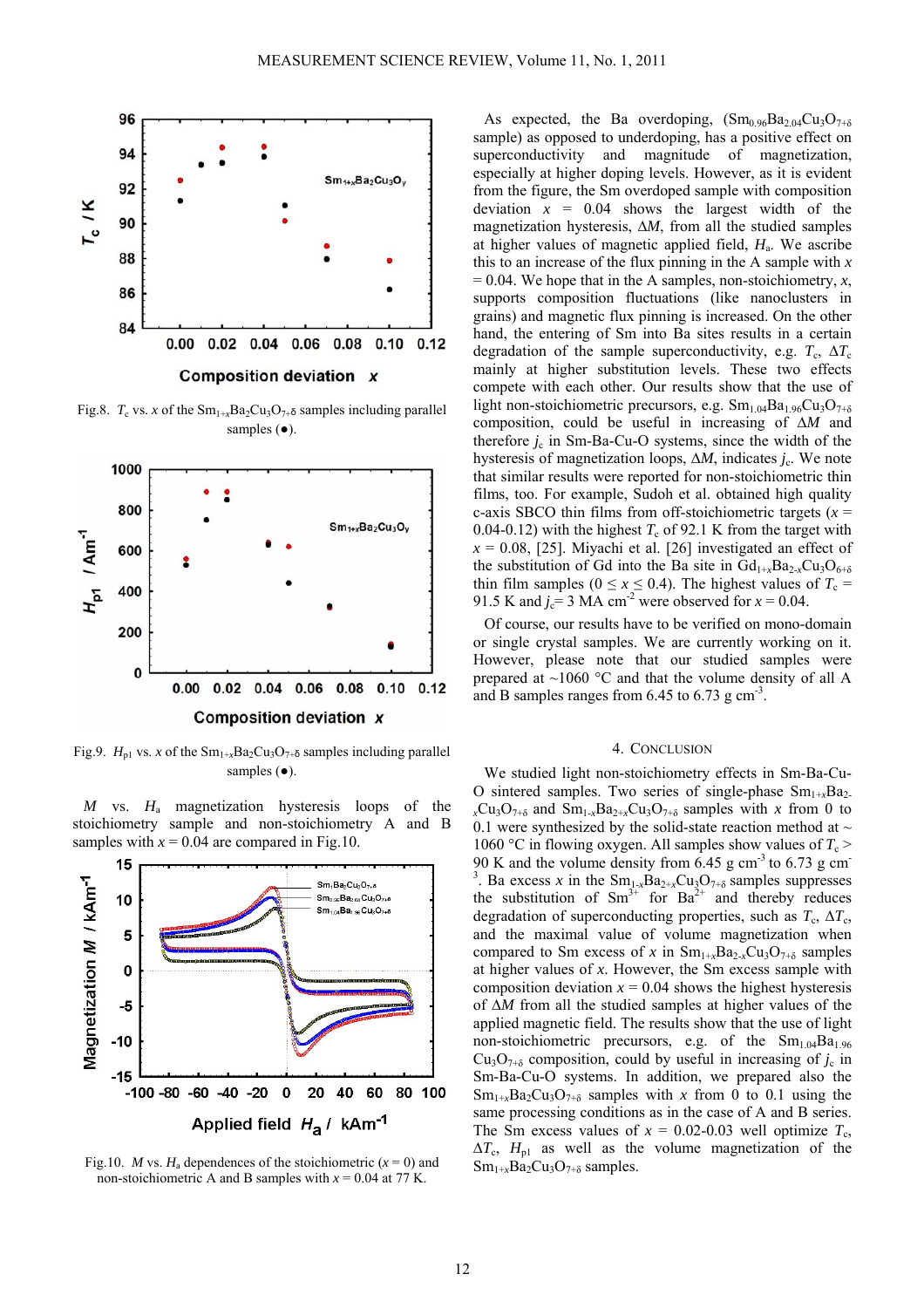#### ACKNOWLEDGEMENT

This work was supported by the Agency of the Ministry of Education of the Slovak Republic for the Structural Funds of the EU, Operational Programme Research and Development (OPVaV-2008/4.1/01-SORO), Project Code 262 401 200 11.

# **REFERENCES**

- [1] Osabe, G., Takizawa, T., Yoo, S.I., Sakai, N., Higuchi, T., Murakami, M. (1999). Studies of the Nd1+xBa2-xCu3Oy solid solutions. *Mater. Sci. Eng. B-Solid State,* 65 (1), 11-16.
- [2] Xu, Y., Kramer, M.J., Dennis, K.W., Wu, H., O`Connor, A., McCallum, R.W., Malik, S.K., Yelon, W.B. (2000). Substitution for Ba by Pr, La, and Eu in Eu(Ba1−xRx)2Cu3O7+δ solid solutions. *Physica C*, 333 (3-4), 195-206.
- [3] Li, Y., Liu, Y., Duan, R., Xiong, X., Wang, B., Cao, G., Wei, L., Zheng, D.N., Zhao, Z.X., Ross, J.H. (2004). Positron annihilation study of the O–T phase transition for  $Eu_{1+x}Ba_{2-x}Cu_3O_{7-\delta}$  superconductors. *Physica C,* 402 (1-2), 179-187.
- [4] Sano, M., Hayakawa, Y., Kumagawa, M. (1996). The effect of the substitution of Sm for Ba on the superconductor SmBa<sub>2</sub>Cu<sub>3</sub>O<sub>y</sub>. Superconduct. Sci. *Technol.,* 9 (6), 478-482.
- [5] Van Driessche, I., Schoofs, B., Bruneel, E., Hoste, S. (2004). The effect of processing conditions on the properties of spray dried  $Nd_1Ba_2Cu_3O_y/Ag$  composite superconductors. *J. Eur. Ceram. Soc.,* 24 (6), 1823- 1826.
- [6] Drozd, V.A., Baginski, I.L., Nedilko, S.A., Meľnikov, V.S. (2004). Oxygen stoichiometry and structural parameters of  $Sm_{1+x}Ba_{2-x}Cu_3O_y$  solid solutions versus composition and temperature. *J. Alloys Compounds,* 384 (1-2), 44-50.
- [7] Koblischka, M.R., Winer, M., Hartman, U. (2007). Nanostripe structures in  $SmBa_2Cu_3O_x$ superconductors. *Superconduct. Sci. Technol.,* 20 (7), 681-686.
- [8] Hu, A., Koblischka, M.R., Yao, X., Zhou, H., Winter, M., Hartmann, U., Murakami, M. (2006). Recent progress on compositional nanostripes of  $REBa_2Cu_3O_{7-\delta}$  (RE = Sm, Eu, Gd) superconductors. *Superconduct. Sci. Technol.,* 19 (7), S580-S584.
- [9] Koblischka, M.R., Winter, M., Das, P., Koblischka-Veneva, A., Muralidhar, M., Wolf, T., Babu, N.H., Turner, S., Tendeloo, G., Hartmann, U. (2009). Observation of nanostripes and -clusters in (Nd, EuGd)Ba<sub>2</sub>Cu<sub>3</sub>O<sub>x</sub> superconductors. *Physica C*, 469 (4), 168-176.
- [10] Oh, S.S., Ha, H.S., Kim, H.S., Ko, R.K., Song, K.J., Ha, D.W., Kim, T.H., Lee, N.J., Youm, D., Yang, J.S., Kim, H.K., Yu, K.K., Moon, S.H., Ko, K.P., Yoo, S.I. (2008). Development of long-length SmBCO coated conductors using a batch-type reactive co-evaporation method. *Superconduct. Sci. Technol*., 21 (3), 034003-1-6.
- [11] Wang, H., Serquis, A., Maiorov, B., Civale, L., Jia, Q.X., Arendt, P.N., Foltyn, S.R., MacManus-Driscoll, J.L., Zhang, X. (2006). Microstructure and transport properties of Y-rich YBa<sub>2</sub>Cu<sub>3</sub>O<sub>7−δ</sub> thin films. *J. Appl. Phys*., 100 (5), 053904-1-4.
- [12] Holesinger, T.G., Civale, L., Maiorov, B., Feldmann, D.M., Coulter, J.Y., Miller, D.J., Maroni, V.A., Chen, Z., Larbalestier, D.C., Feenstra, R., Li, X., Huang, Y., Kodenkandath, T., Zhang, W., Rupich, M.W., Malozemoff, A.P. (2008). Progress in nanoengineered microstructures for tunable high-current, hightemperature superconducting wires. *Advan. Mater*., 20 (3), 391-407.
- [13] Mele, P., Matsumoto, K., Horide, T., Ichinose, A., Mukaida, M., Yoshida, Y., Horii, S. (2007). Insertion of nanoparticulate artificial pinning centres in  $YBa<sub>2</sub>Cu<sub>3</sub>O<sub>7-x</sub>$  films by laser ablation of a Y<sub>2</sub>O<sub>3</sub>surface modified target. *Superconduct. Sci. Technol.,*  20 (7), 616-620.
- [14] Plackowski, T., Sulkowski, C., Bukowski, Z., Wlosewicz, D., Rogacki, K. (1995). Electronic structure parameters of  $Sm_{1+x}Ba_{2-x}Cu_3O_y$  solid solution of orthorhombic and tetragonal structure. *Physica C,* 254 (3-4), 331-341.
- [15] Kameneva, M.Y., Kozeeva, L.P., Blinov, A.G., Kuratieva, N.V., Fedorov, V.E. (2009). Preparation of polycrystalline samples of solid solutions  $Sm_{1+x}Ba_{2-x}$  $_{x}Cu_{3}O_{6+y}$  ( $x=0.0-0.7$ ) and a study of their structural and superconducting properties. *J. Ceram. Proc. Res.,* 10 (1), 61-65.
- [16] Cigáň, A., Maňka, J., Polovková, J., Majerová, M., Kopčok, M., Van Driessche, I., Zrubec, V. (2008). Study of light nonstoichiometry in Eu-Ba-Cu-O systems. *J. Phys. Conf. Ser.,* 97, art. no. 012184.
- [17] Vermeir, P., Cardinael, I., Schaubroeck, J., Verbeken, K., Bäcker, M., Petra Lommens, P., Knaepen, W., D'haen, J., De Buysser, K., Van Driessche, I. (2010). Elucidation of the mechanism in fluorine-free prepared YBa2Cu3O7<sup>−</sup>δ coatings. *Inorg. Chem.,* 49 (10), 4471-4477.
- [18] Zrubec, V., Cigáň, A., Maňka, J. (1994). Simplified fast method for magnetic characteristics measurement of the HT<sub>c</sub> superconducting materials. *Physica C*, 223 (1-2), 90-94.
- [19] Chen, J.M., Liu, R.S., Lee, J.M., Lu, K.T., Yang, T.J., Kramer, M.J., McCallum, R.W. (2006). Highresolution XANES study of Eu(Ba<sub>1-x</sub>R<sub>x</sub>)<sub>2</sub>Cu<sub>3</sub>O<sub>7+δ</sub> (R = Eu, Pr). *New J. Phys.,* 8 (9), 215-1-9.
- [20] Kramer, M.J., Yoo, S.I., McCallum, R.W., Yelon, W.B., Xie, H., Allenspach, P. (1994). Hole filling, charge transfer and superconductivity in Nd1+xBa2−xCu3O7+<sup>δ</sup> *. Physica C,* 219 (1-2), 145-155.
- [21] Chen, J.M., Liu, R.G., Chung, S.C., Liu, R.S., Kramer, M.J., Dennis, K.W., McCallum, R.W. (1997). Soft x-ray absorption spectroscopy of Nd1+xBa2-xCu3O7+δ (*x*=0-0.6)*. Phys. Rev. B,* 55 (5), 3186-3191.